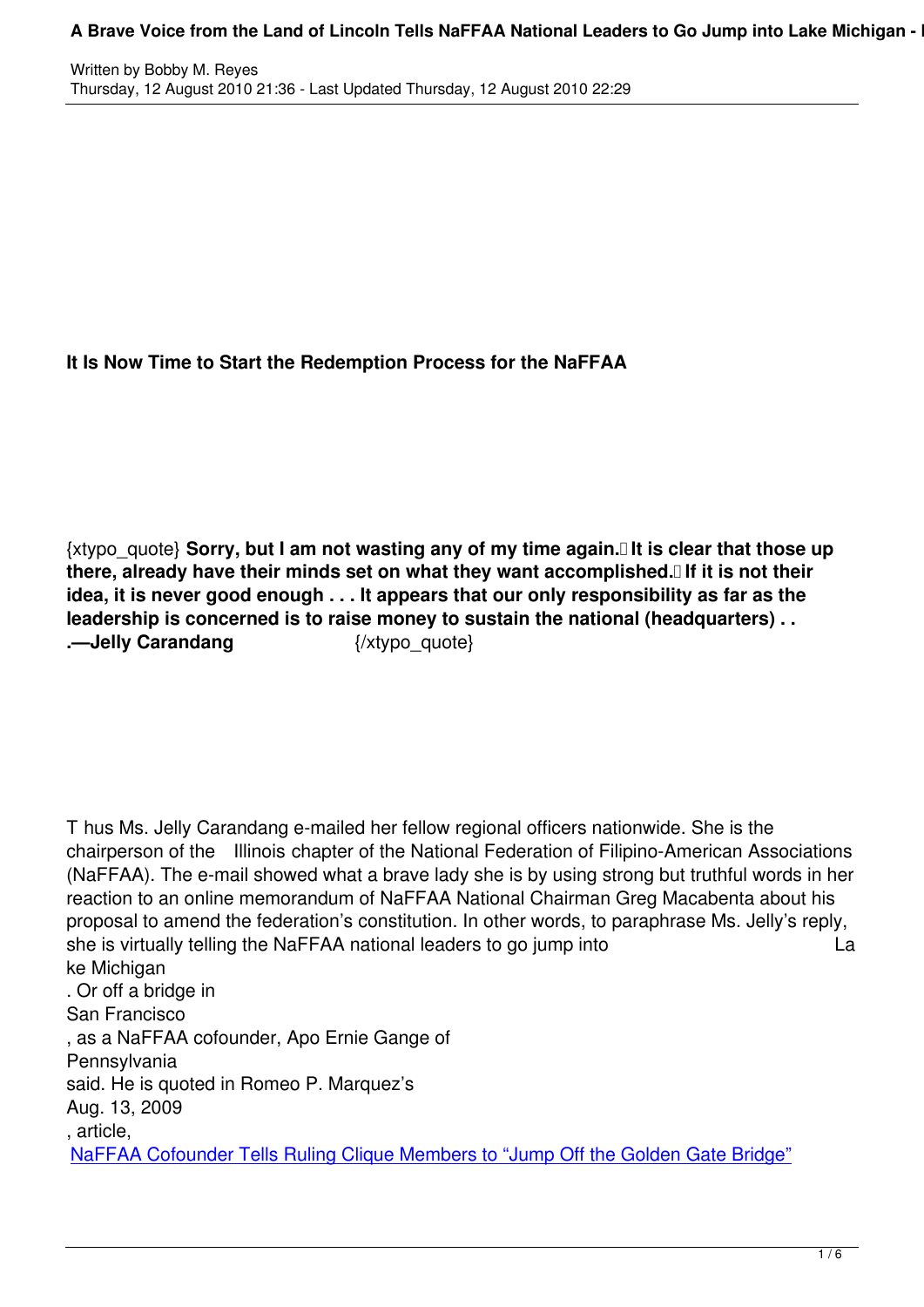## **A Brave Voice from the Land of Lincoln Tells NaFFAA National Leaders to Go Jump into Lake Michigan - I**

Therefore, the NaFFAA ruling-clique members have now the option of jumping into the water presumably to drown themselves either off the Golden Gate Bridge in San Francisco, California , or into one of the Great Lakes

H ere is Ms. Jelly's e-mailed reply, excerpts of which are quoted in the lead paragraph of this article, and which was sent to this writer by several of his friends in the NaFFAA circle of leaders:

QUOTE.

.

From: Jelly Carandang To: (Snipped) Sent: Sun, Aug 8, 2010 11:43 am Subject: Re: [NaFFAA\_R3] Fwd: PROPOSED AMENDMENTS TO NAFFAA BYLAWS [1 Attachment]

*I recall I spent hours before the Seattle conference working on the amendments to the constitution and by-laws. Sorry, but I am not wasting any of my time again. It is clear*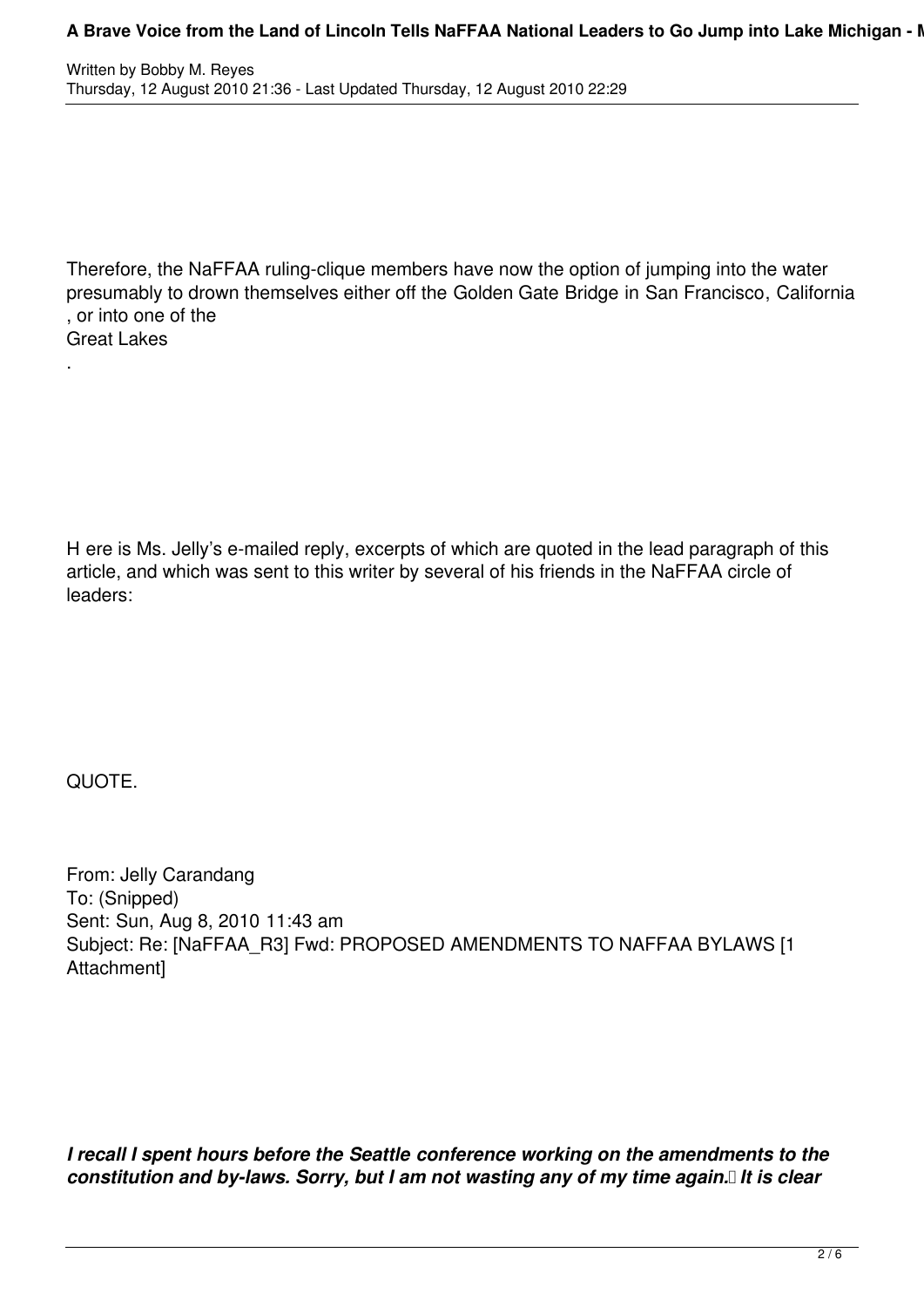**A Brave Voice from the Land of Lincoln Tells NaFFAA National Leaders to Go Jump into Lake Michigan - I** 

Written by Bobby M. Reyes Thursday, 12 August 2010 21:36 - Last Updated Thursday, 12 August 2010 22:29

*that those up there, already have their minds set on what they want accomplished. If it is not their idea, it is never good enough. Let's just leave this subject to the lawyers in the group. They are the ones they only listen to. It appears that our only responsibility as far as the leadership is concerned is to raise money to sustain the national, forget about our ideas and thoughts.* Why do we have to revisit this a couple of months before each national conference? **I** Dne would think that this matter should have been examined, as *soon as new administration comes in.*

*My 2 cents worth.*

*Jelly*

UNQUOTE.

{xtypo\_quote} **I echo Jelly's sentiments. I had the same experience the last time the Bylaws were amended. None of my suggested amendments or recommendations were** ever addressed, acknowledged or considered (and I also spent quite a bit of time on **it).—Dr. Joy Bruce** {/xtypo\_quote}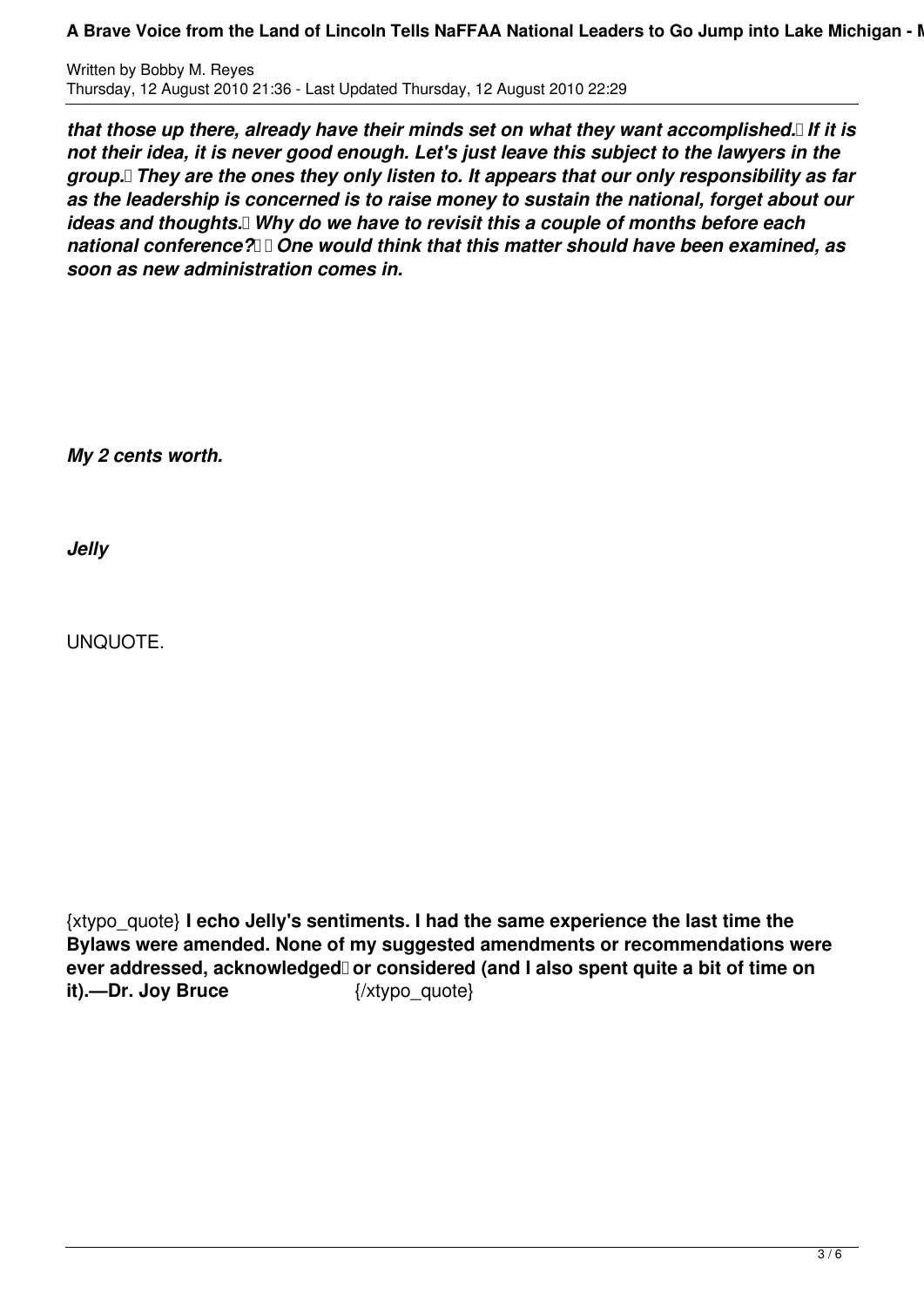J elly Carandang is not a solitary brave voice among the regional leaders of the NaFFAA. Another friend in the NaFFAA circle forwarded to me a copy of an e-mail sent by Dr. Joy Bruce, the NaFFAA's Florida chairperson emeritus. It echoed Ms. Jelly's opinion. The above quote was taken from Dr. Bruce's e-mail.

The present leadership is headed by Greg Macabenta, who is called affectionately by his critics in the NaFFAA and in the Filipino press as the "Lagareng Hapon." The need to replace the federation's present national leaders and infuse "fresh faces" is long overdue. In fact, this writer has been critical of the corrupt clique that has been running the federation since 1997. He has written many constructive articles about the need to obtain redemption for the NaFFAA. Here are some of the articles, as found in this section http://www.mabuhayradio.com/naffaagate/:

Greg Macabenta Has to Resign as National Chairman of the NaFFAA

The NaFFAA Is Bankrupt Not Only Financially But Also Intellectually

Rodis Exemplifies the Arrogance, the Avarice and the Abusive Conduct of the NaFFAA **Leadership**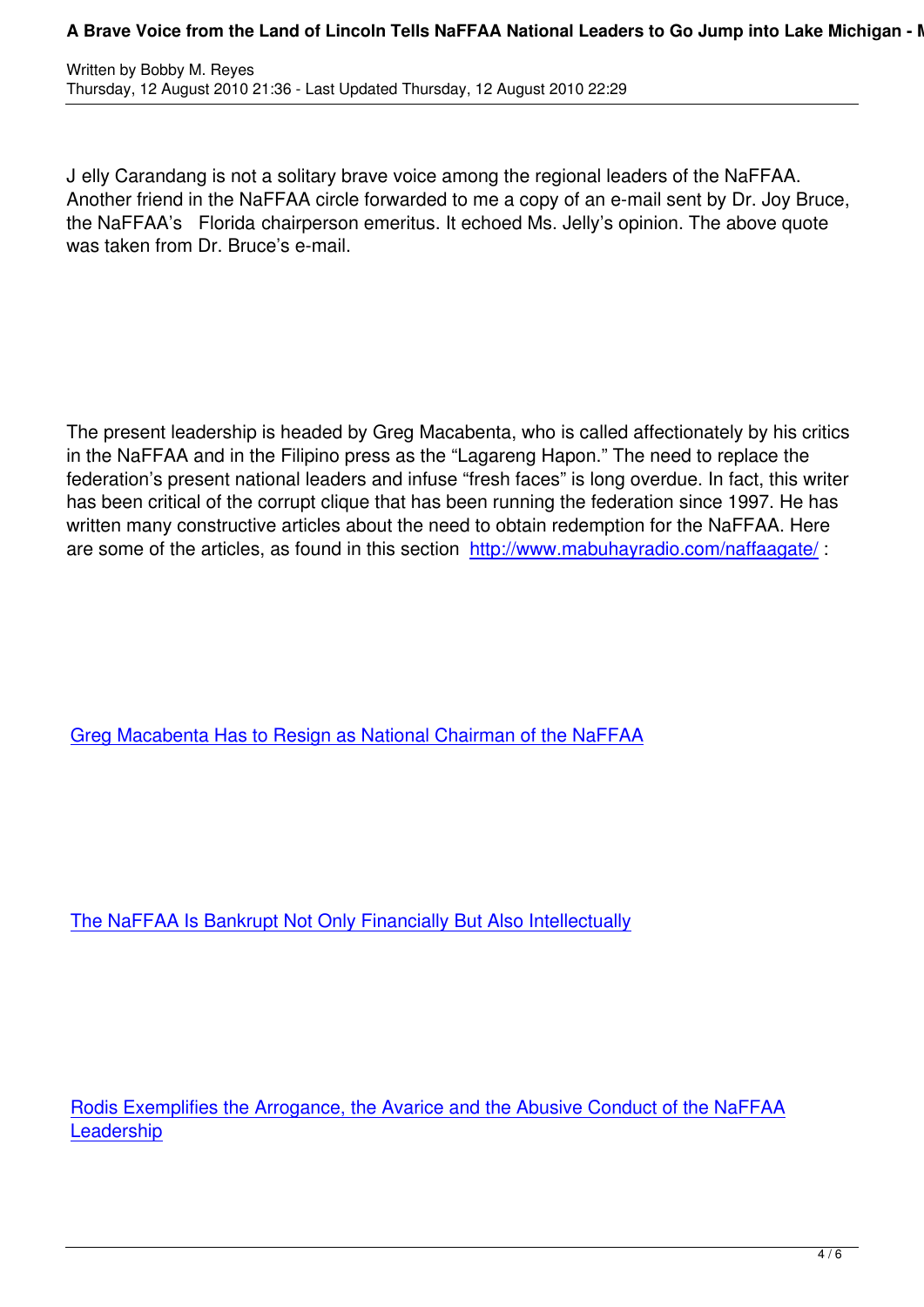## **Finding "Replacement" Leaders for the NaFFAA**

T here should be no problem at all in finding highly-qualified and honest Filipino-American community to replace the NaFFAA crooked leaders. But the good leaders are too bashful in confronting the rotten national leadership of the federation. This writer identified some of the "good leaders" that can preach and practice the ATIC (accountability, transparency, integrity and credibility) slogan in the federation, and their identities are found in this article:

There Are Good People in the NaFFAA Who Can Put the House in Proper Order

Perhaps now that Ms. Jelly Carandang and Dr. Joy Bruce have come out in the open, the "Lagareng Hapon" and his fellow NaFFAA national-executive midgets—yes, dwarfs from the intellectual and/or moral viewpoints—may be sent packing into eternal retirement. The next 60 days will prove crucial whether the NaFFAA can find redemption. Otherwise, very-few Filipino Americans will want to have anything to do with the federation, as described in this article,

Why Filipino Americans Are Avoiding the NaFFAA Like It Were a Plague  $# # #$